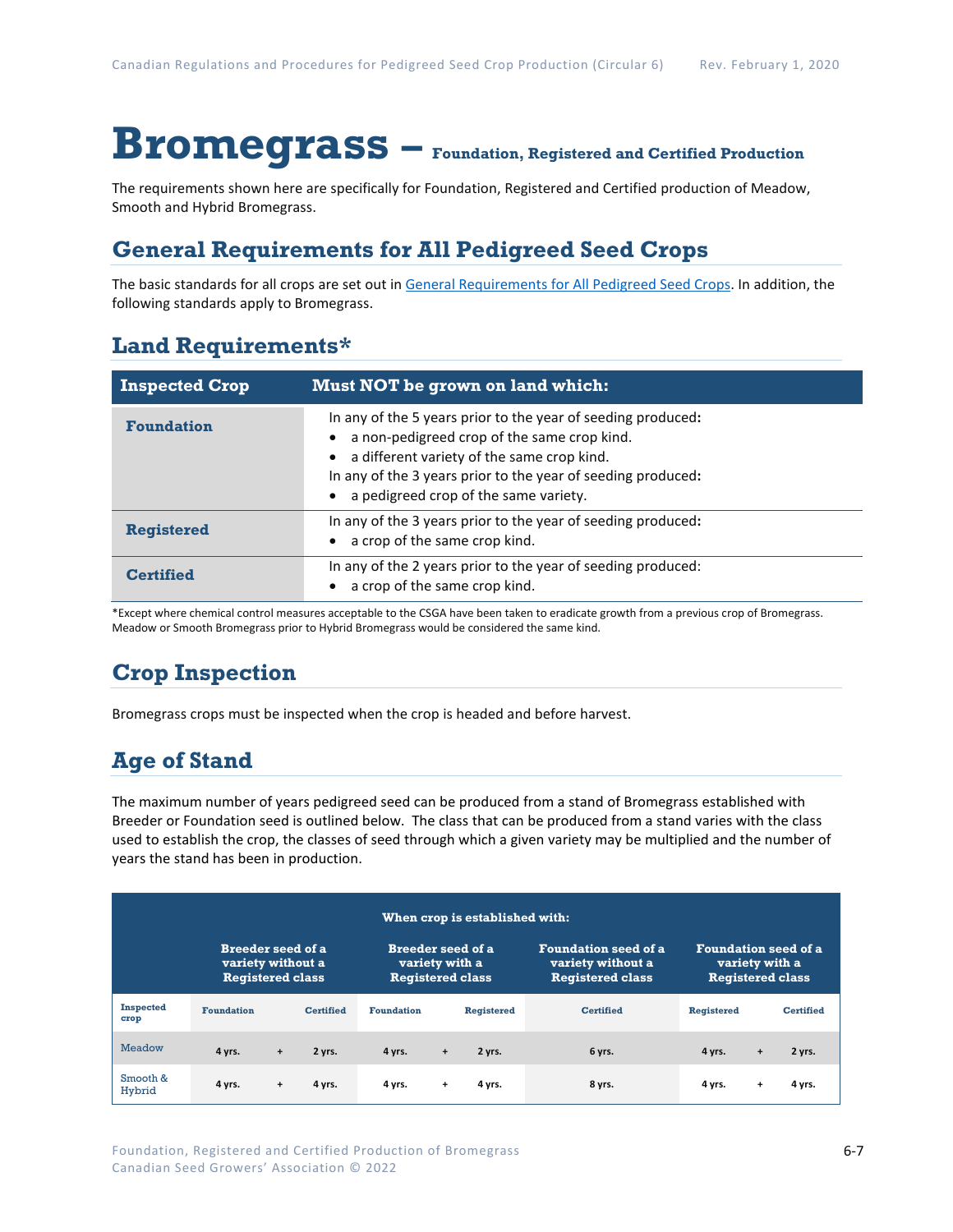### **Crop Standards**

### **Isolation**

The isolation must be reasonably free from plants that may cross pollinate with the inspected crop. The risk to varietal purity posed by plants that may cross pollinate varies depending on area, density, stage of maturity and distance from the inspected crop. These factors will be taken into consideration in determining the pedigreed status of the inspected crop. Not more than 3 plants per square meter, on average, of plants that may cross pollinate with the inspected crop should be in the required isolation adjacent to an inspected crop.

Minimum Isolation Distances Required from an Inspected Crop to Other Crops:

1. Varietal Purity **Distance** 

 $\overline{\phantom{a}}$ 

- a. Inspected pedigreed crop of same variety and class 1 meter (3 feet)
- b. Inspected pedigreed crop of same variety, different class 3 meters (10 feet)
- c. Planted with Certified seed of the same variety 3 meters (10 feet)\*
- d. Different varieties of the same crop kind or non-pedigreed Table below crop of the same crop kind\*\*

\* For Certified crop status only, provided the pedigree of the Certified seed used can be established.

\*\* Hybrid varieties readily cross-pollinate with non-hybrid varieties and are therefore considered the same crop kind. Although nonhybrid Meadow Bromegrass and Smooth Bromegrass varieties can cross-pollinate, asynchronous flowering can provide adequate temporal isolation and typically exceeds two weeks in the major production regions of western Canada.

|                           | <b>Minimum Isolation Distance</b> |                   |                  |  |  |
|---------------------------|-----------------------------------|-------------------|------------------|--|--|
| Area of<br>Inspected Crop | <b>Foundation</b>                 | <b>Registered</b> | <b>Certified</b> |  |  |
| 5 acres or less           | 400 m (1312 ft)                   | 300 m (984 ft)    | 150 m (492 ft)   |  |  |
| More than 5 acres         | 300 m (984 ft)                    | 100 m (328 ft)    | 50 m (164 ft)    |  |  |

#### 2. Mechanical Purity **Distance 2. Separate Service 2. Alternative Contract Automobile 2. Alternative Distance**

a. Meadow Fescue, other Bromegrasses, Wheatgrasses, Wild Ryes 3 meters (10 feet)

### Border Removal in Lieu of Isolation:

For seed crops in excess of 5 acres, removal of a border from the inspected crop in lieu of the required isolation to a different variety or non-pedigreed crop of the same crop kind is permitted as outlined in the table below. The border must be allowed to shed pollen before being discarded.

|                       | <b>Border Removal in Lieu of Isolation Distances</b>          |                                                        |  |  |
|-----------------------|---------------------------------------------------------------|--------------------------------------------------------|--|--|
| <b>Inspected Crop</b> | <b>Actual isolation distance</b><br>from contaminating source | Distance to be removed from<br>the inspected seed crop |  |  |
| <b>Foundation</b>     | 300 m (984 ft) +                                              | 0 m (0 ft)                                             |  |  |
|                       | 200 - 299 m (656 - 983 ft)                                    | 3 m (10 ft)                                            |  |  |
|                       | 150 - 199 m (492 - 655 ft)                                    | 5 m $(16 ft)$                                          |  |  |
|                       | less than 150 m (492 ft)                                      | 5 m (16 ft) + 150 m (492 ft) minus                     |  |  |
|                       |                                                               | the actual isolation distance                          |  |  |